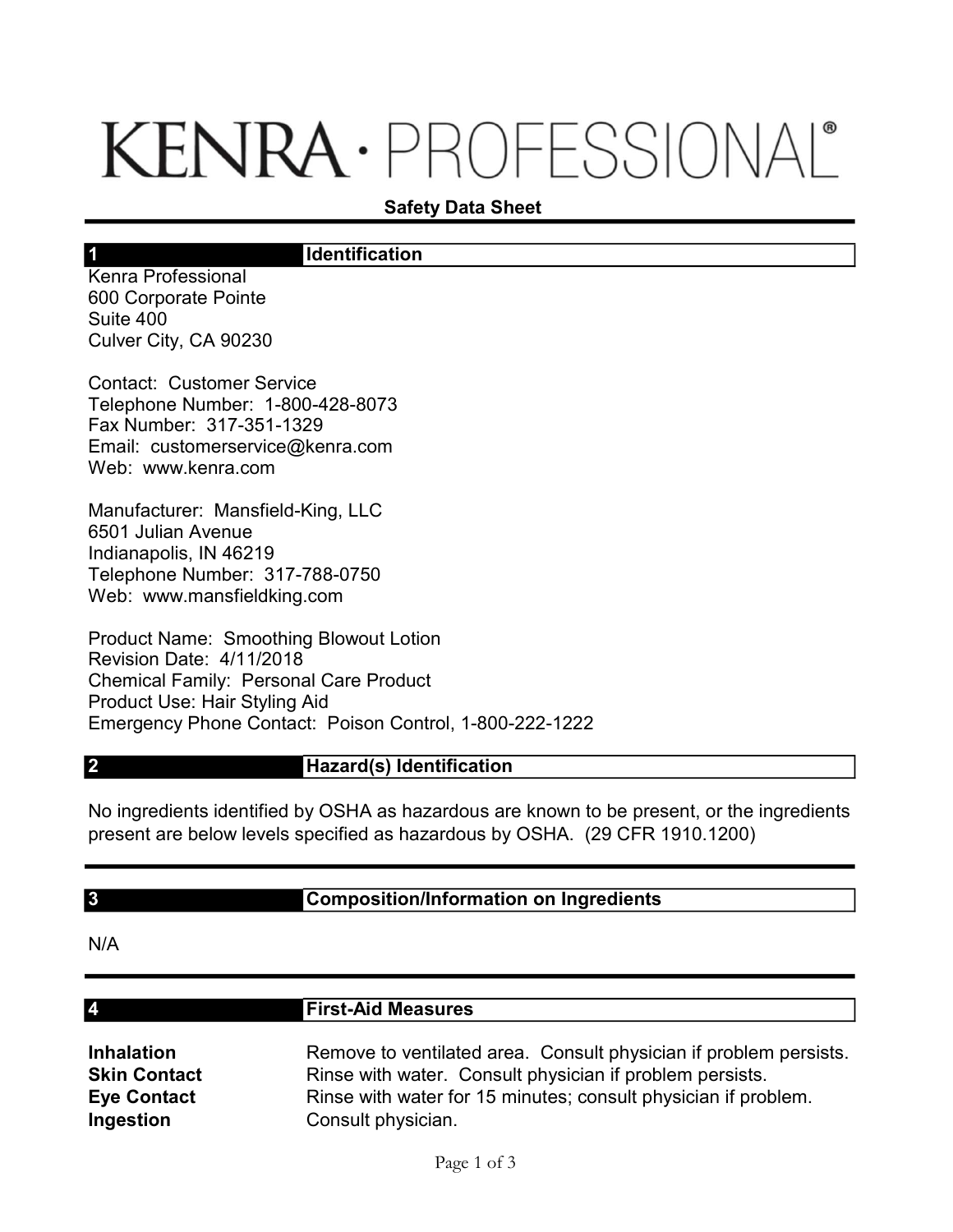# Fire-Fighting Measures

| <b>Flash Point</b>        | Not determined.               |
|---------------------------|-------------------------------|
| <b>Flash Point Method</b> | Not determined.               |
| <b>Burning Rate</b>       | Not determined.               |
| LEL                       | Not determined.               |
| UEL:                      | Not determined.               |
| <b>Other</b>              | Use all purpose extinguisher. |

5

6

7

9

# Accidental Release Measures

Small amounts can be washed to a drain with water or absorbed with the appropriate material and disposed of in accordance with local, sate and federal guidelines. Recycle plastic containers whenever possible.

| <b>Handling Precautions</b> | For external use only. Avoid eye contact. Keep out of the reach                           |
|-----------------------------|-------------------------------------------------------------------------------------------|
|                             | of children.<br><b>Storage Requirements</b> Avoid extreme heat and freezing temperatures. |

| 8                           | <b>Exposure Controls/Personal Protection</b>          |  |
|-----------------------------|-------------------------------------------------------|--|
|                             |                                                       |  |
| <b>Engineering Controls</b> | None needed for normal use.                           |  |
|                             | <b>Destastive Faulument</b> Alena nooded fernamed use |  |

| <b>Engineering Controls</b> | None needed for normal use. |
|-----------------------------|-----------------------------|
| <b>Protective Equipment</b> | None needed for normal use. |

| <b>Viscous Cream</b> |
|----------------------|
| Semi-Solid           |
| Floral               |
| 4.00-6.00            |
| Not determined       |
| Not determined       |
| Not determined       |
| Not determined       |
| Water soluble        |
| $0.95 - 1.05$        |
| 30,000-60,000 cP     |
|                      |